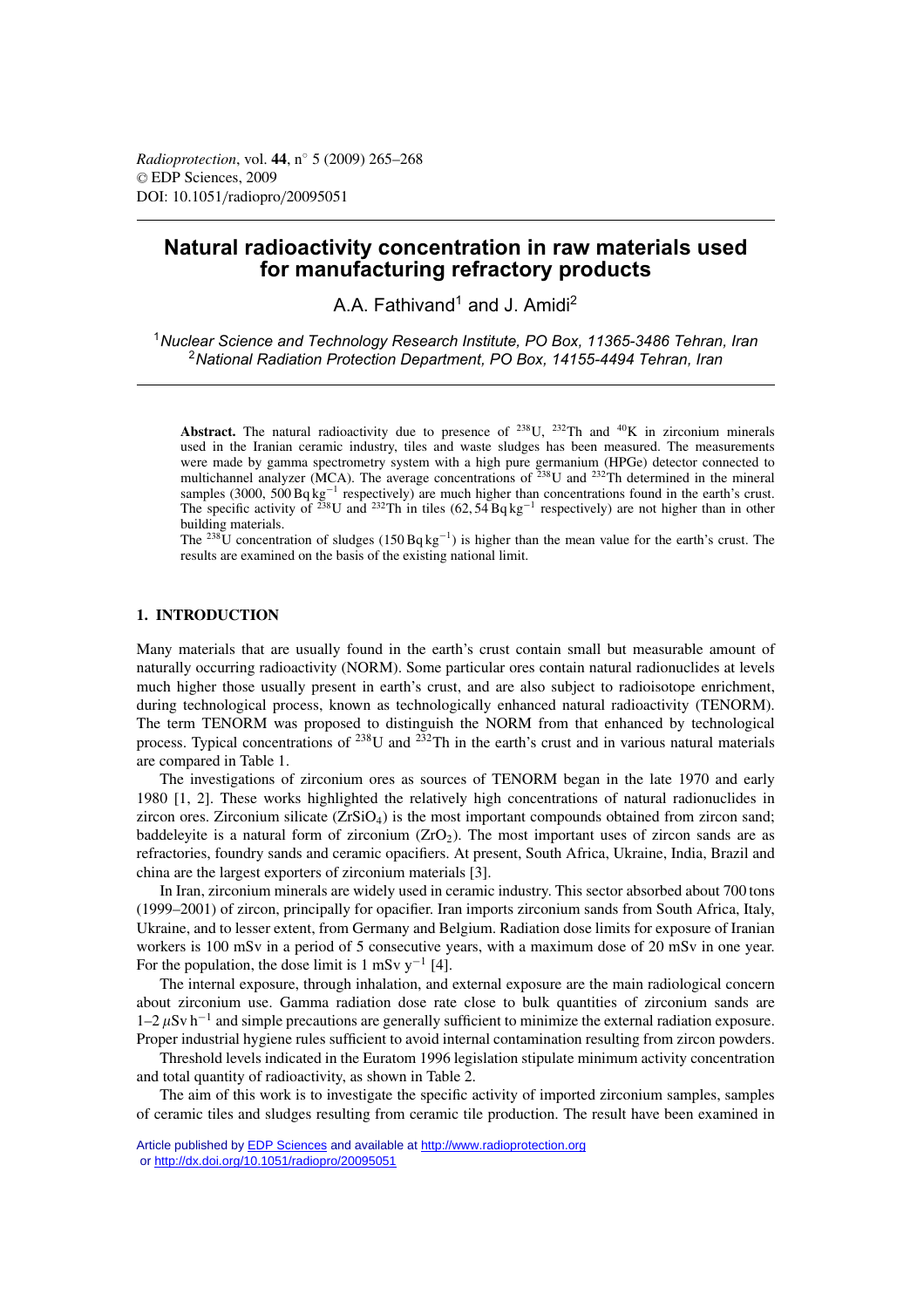#### 266 RADIOPROTECTION

the light of the existing Iranian limit for the combined concentrations of  $^{238}$ U,  $^{232}$ Th and  $^{40}$ K which are 1800 Bq kg<sup>-1</sup>, 900 Bq kg<sup>-1</sup> and 11000 Bq kg<sup>-1</sup>, respectively [5].

**Table 1.** Radioactivity in the earth's crust, ores and mineral sands.

|                | Activity $(Bq kg^{-1})$ |            |                            |
|----------------|-------------------------|------------|----------------------------|
| Material       | $238$ TT                | 232Th      |                            |
| Earth's crust  | 33                      | 34         | NCRP (1988) [9]            |
| Bauxite ore    | 250                     | 200        | <b>UNSCEAR (1988) [10]</b> |
| Copper ore     | $30 - 80$               | $23 - 110$ | <b>UNSCEAR (1988)</b>      |
| Phosphate rock | 1300-2300               |            | <b>UNSCEAR (1982)</b> [11] |
| Zircon sand    | > 500                   | > 500      | <b>UNSCEAR (1988)</b>      |

**Table 2.** Radioactivity threshold levels for natural radionuclides. Euratom, 1996 [12].

| Radionuclide       | Activity (Bq)           | Concentration $(Bq \log^{-1})$ |
|--------------------|-------------------------|--------------------------------|
| $40\,\mathrm{K}$   | 10 <sup>6</sup>         | 10,                            |
| $238$ <sup>T</sup> | $10^3$                  | 10 <sup>3</sup>                |
| $235$ <sup>T</sup> | 10 <sup>4</sup>         | 10 <sup>4</sup>                |
| $232$ Th           | 1 $\Omega$ <sup>3</sup> | 10 <sup>3</sup>                |

#### **2. MATERIALS AND METHODS**

The samples selected for this work are; zirconium minerals, final products (wall and floor tiles) and sludges resulting from the production cycle. The zirconium minerals are used in the ceramic industry for production of ceramic colors, glazes, tiles and sanitary and table ware. Concerning the final products, the samples chosen are representative of the main types of ceramic tiles produced in Iran. Ceramic sludges are the solid wastes produced by the waste water treatment plant of the ceramic factory.

All samples have been powdered to average particle size of approximately 1 mm and dried for 2 h at 105 ◦C, accurately weighed, then placed in 300 g plastic container and sealed. Measurements have been carried out on sealed samples, after 'aging time' of about 21 days, in order to allow the re-establishment of radioactive equilibrium between  $^{222}$ Rn and its short-lived daughter products.

The measurements of natural radioactivity level performed by gamma spectrometry, using a high purity germanium (HPGe) detector connected to a MCA. The resolution of this type detector is particularly useful for activity measurements of the uranium and thorium chain members which present peaks very close to each other.

The energy resolution (full-width at half maximum of the system is  $1.9 \,\text{keV}$  at  $1332 \,\text{keV}$  for  $^{60}\text{Co}$ with 40% relative efficiency. The detector is placed in a well consisting of layer of 10 cm thick of lead with cadmium–copper coating in the inner side. The system is equipped with software (CANBERRA SPECTR-AT V4.3) for data acquisition and analyzing. The counting time was between  $10^4$  and  $6 \times 10^4$ seconds (2.8–16.7 h) depending on the specific activity of the samples. The calibration sources used are (RGU-1, RGTh-1 and RGK-1) for uranium, thorium and potassium from International Atomic Energy Agency. The background was measured for  $6 \times 10^4$  seconds and subtracted from the sample spectra.

Assuming secular equilibrium in the uranium and thorium decay series, the  $^{238}$ U and the  $^{232}$ Th activities were determined indirectly via activities of their daughter products [6].

The nuclides chosen are <sup>214</sup>Bi (609 keV), <sup>214</sup>Pb (352 keV), <sup>208</sup>Tl (583 keV) and <sup>228</sup>Ac (911 keV) for  $238$ U and  $232$ Th, respectively. The specific activity of  $40$ K was determined directly by 1461 keV photopeak.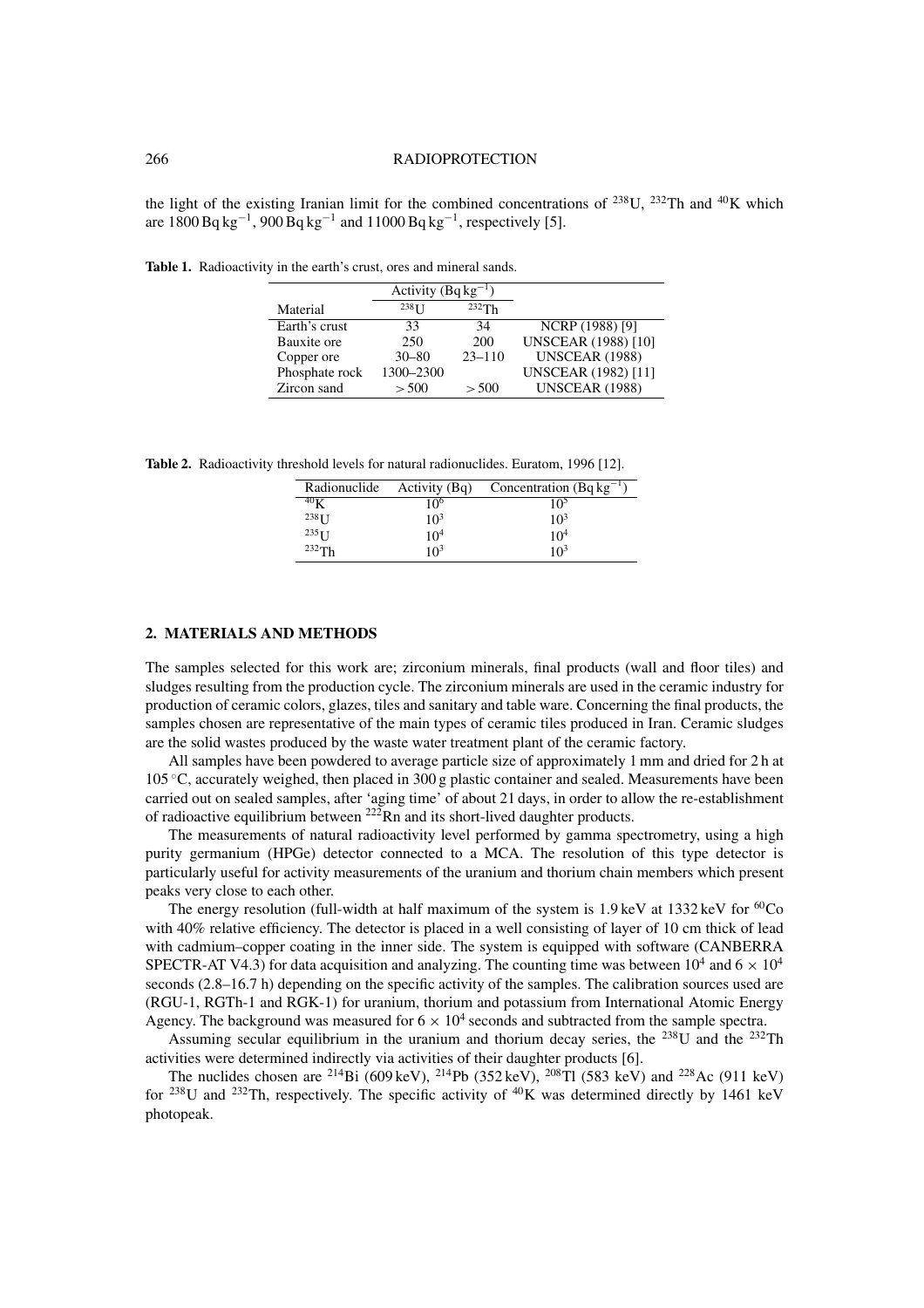#### ECORAD 2008 267

## **3. RESULTS AND DISCUSSION**

The specific activities of uranium, thorium and potassium measured in the samples are present in Table 3 (Zirconium minerals) and Table 4 (tiles and sludges). The 238U concentration, ranging from 3000 to 10000 Bq kg<sup>-1</sup>, is higher than concentration of <sup>232</sup>Th (500–1800 Bq kg<sup>-1</sup>) and <sup>40</sup>K (50–800) in all samples.

The measured specific activities in the mineral show that the specific activity of baddeleyite is higher than that of zirconium silicate and agree with other recent works [7, 8].

The result of ceramic tiles shows that tiles usually contain small amounts of zirconium compound and therefore are not a cause of concern from the radiation protection point of view; in fact they produce negligible additional dose values.

The  $^{238}$ U concentration in sludges is higher that than in the end product (tiles). The ceramic sludges can contain appreciable concentrations of zirconium compound and slightly higher than those in earth's crust.

|                |             | imported        | weight | $238$ U   | 232Th          |                 |
|----------------|-------------|-----------------|--------|-----------|----------------|-----------------|
|                | Mineral     | $(1999 - 2001)$ | (tons) |           | $(Bq kg^{-1})$ | 40 <sub>K</sub> |
| 1              | zircon      | South Africa    | 60     | 4400      | 610            | 60              |
|                |             |                 |        | $\pm 210$ | $\pm 35$       | $_{\pm 8}$      |
| $\overline{c}$ |             | Italy           | 310    | 3500      | 550            | 55              |
|                |             |                 |        | $\pm 170$ | $\pm$ 34       | $\pm 7$         |
| 3              |             | Ukraine         | 20     | 2100      | 460            | 50              |
|                |             |                 |        | $\pm 120$ | $\pm 40$       | $\pm 7$         |
| 4              |             | Germany         | 20     | 2700      | 590            | 65              |
|                |             |                 |        | $\pm 140$ | $\pm$ 37       | $_{\pm 8}$      |
| 5              |             | Belgium         | 10     | 3100      | 570            | 77              |
|                |             |                 |        | $\pm 150$ | $\pm 35$       | $\pm 9$         |
| 6              | baddeleyite | South Africa    | 40     | 11500     | 1800           | 310             |
|                |             |                 |        | $\pm 450$ | $\pm 60$       | $\pm 20$        |
| 7              |             | Ukraine         | 160    | 4300      | 425            | 65              |
|                |             |                 |        | $\pm 180$ | $\pm$ 37       | $\pm 8$         |
| 8              |             | Germany         | 60     | 2240      | 470            | 74              |

**Table 3.** Specific activities of zirconium mineral samples.

**Table 4.** Specific activities of ceramic tile samples and sludge.

|             | $232$ Th            |                |                  |  |
|-------------|---------------------|----------------|------------------|--|
| Material    | $238$ <sub>II</sub> | $(Bq kg^{-1})$ | $40\,\mathrm{K}$ |  |
| Glazed tile | $62 \pm 8$          | $54 + 7$       | $810 \pm 38$     |  |
| Stoneware   | $58 \pm 6$          | $60 \pm 6$     | $570 \pm 35$     |  |
| sludge      | $150 \pm 17$        | $59 \pm 6$     | $317 + 22$       |  |

### **4. CONCLUSION**

The following considerations from the point of view of radiation protection should taken into account;

- South Africa minerals are more radioactive than other imported countries
- Italy is the major zircon supplier (1999–2001) for the Iranian ceramic industry
- In the ceramic industry zircon widely used as an opacifier